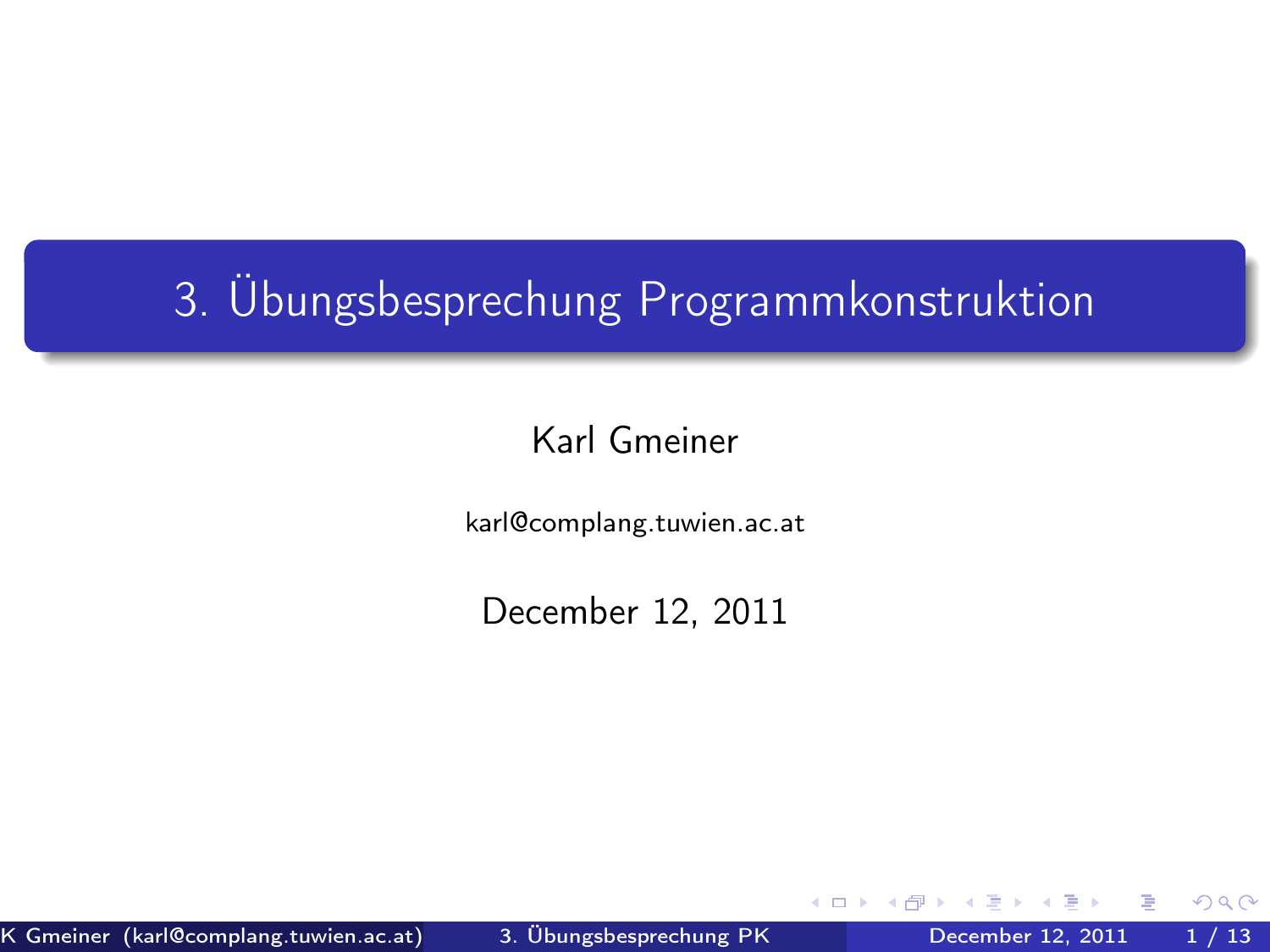### Test 1

- **•** String ist kein elementarer Datentyp.
- $\bullet$  int i = 0; int a = i \* foo(); foo() wird ausgeführt!
- Einsichtnahme 19.12., 10:00, Argentinierstraße 8/4.

### Test 3

- Praxis: Rekursive Datentypen, Iterator/Comparable/Comparator, Generizität
- Theorie: Kapitel 3+4+5

 $200$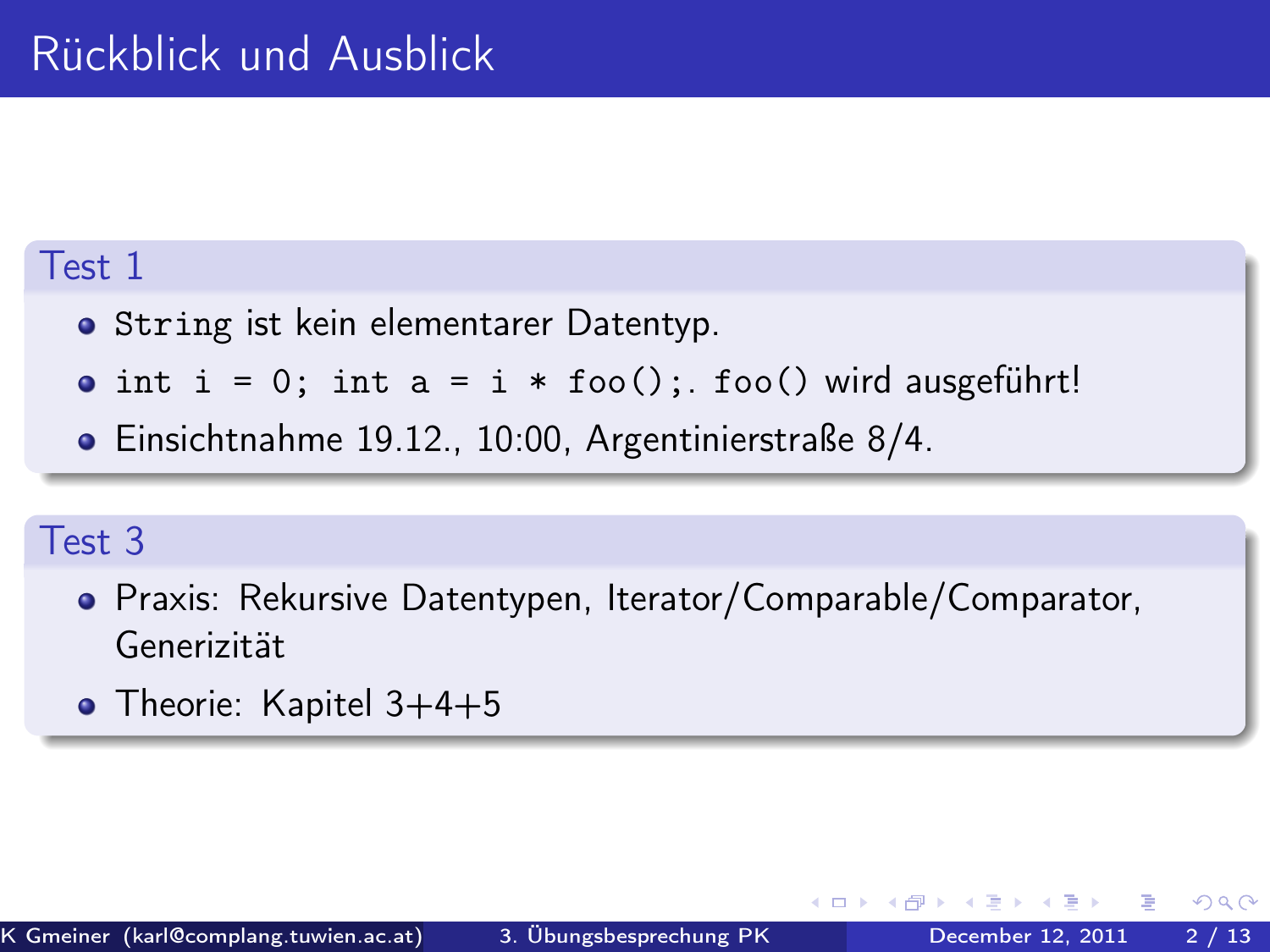## Aufgabe

- **1 Warum terminiert die Schleife nicht?**
- <sup>2</sup> Schleifeninvarianten finden (formale Variante von 1)
- **3** Korrekte Schleife angeben.
	- Schleifendurchlauf für Fehlerfall.
		- Was sollte passieren?
		- Was passiert?
	- **Schleifen-Invarianten: Formale Bedingunge für Variablen angeben** (wenn nötig Werte zwischenspeichern).

 $200$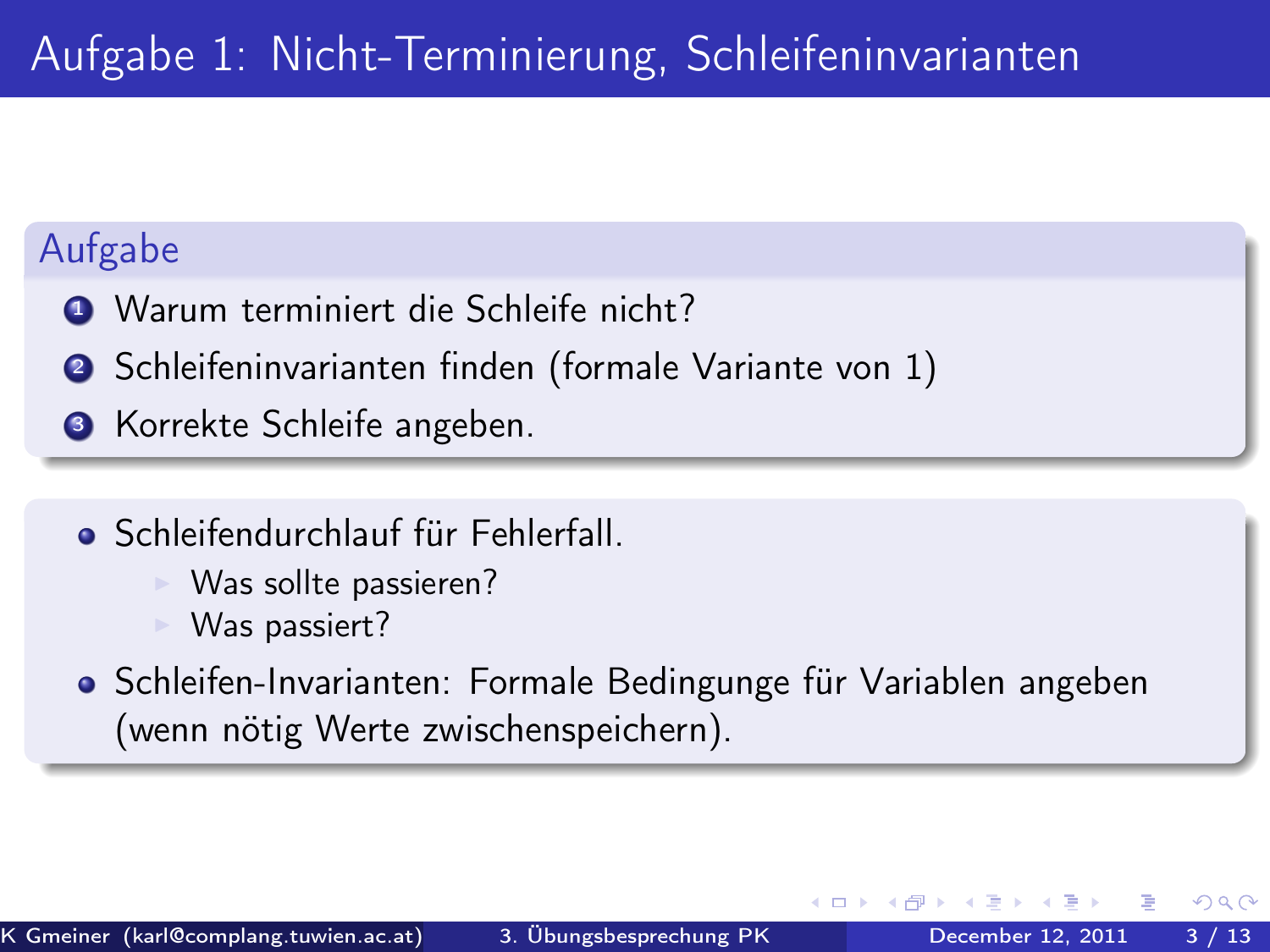```
public class Stack {
    private int[] array;
    private int pointer;
    public Stack(int maxCapacity) {
        this.array = new int[maxCapacity];
        this.pointer = 0;
    }
    public int pop() {
        return array[--pointer];
    }
    public void push(int value) {
        array[pointer++] = value;}
}
```
4 母 4 **D** F

 $QQ$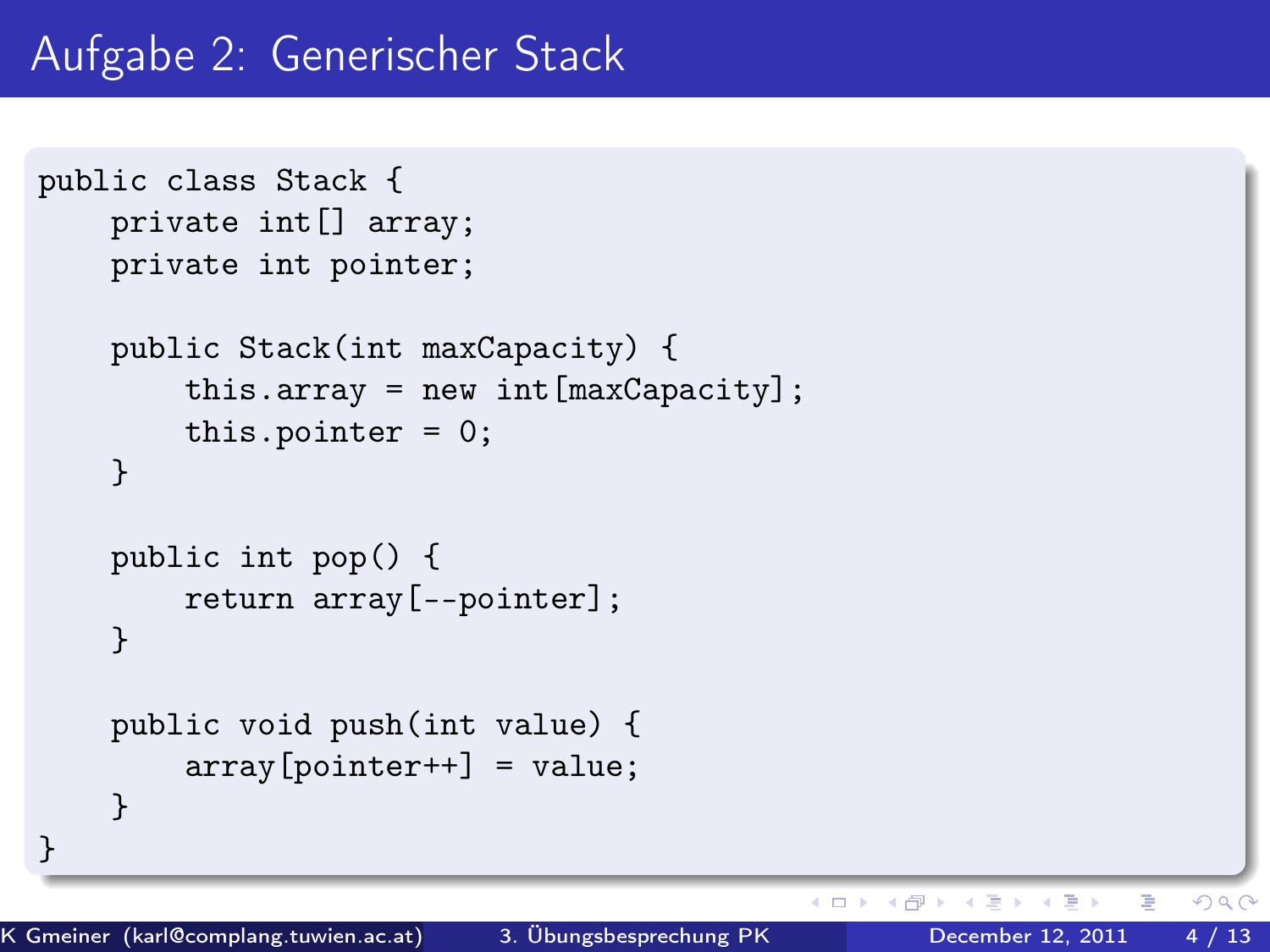```
public class Stack<T> {
    // ...
    public Stack(int maxCapacity) {
        this.array = new T[\text{maxCapacity}]; // Nicht moeglich!
        this.pointer = 0;
    }
    // ...
}
```
 $200$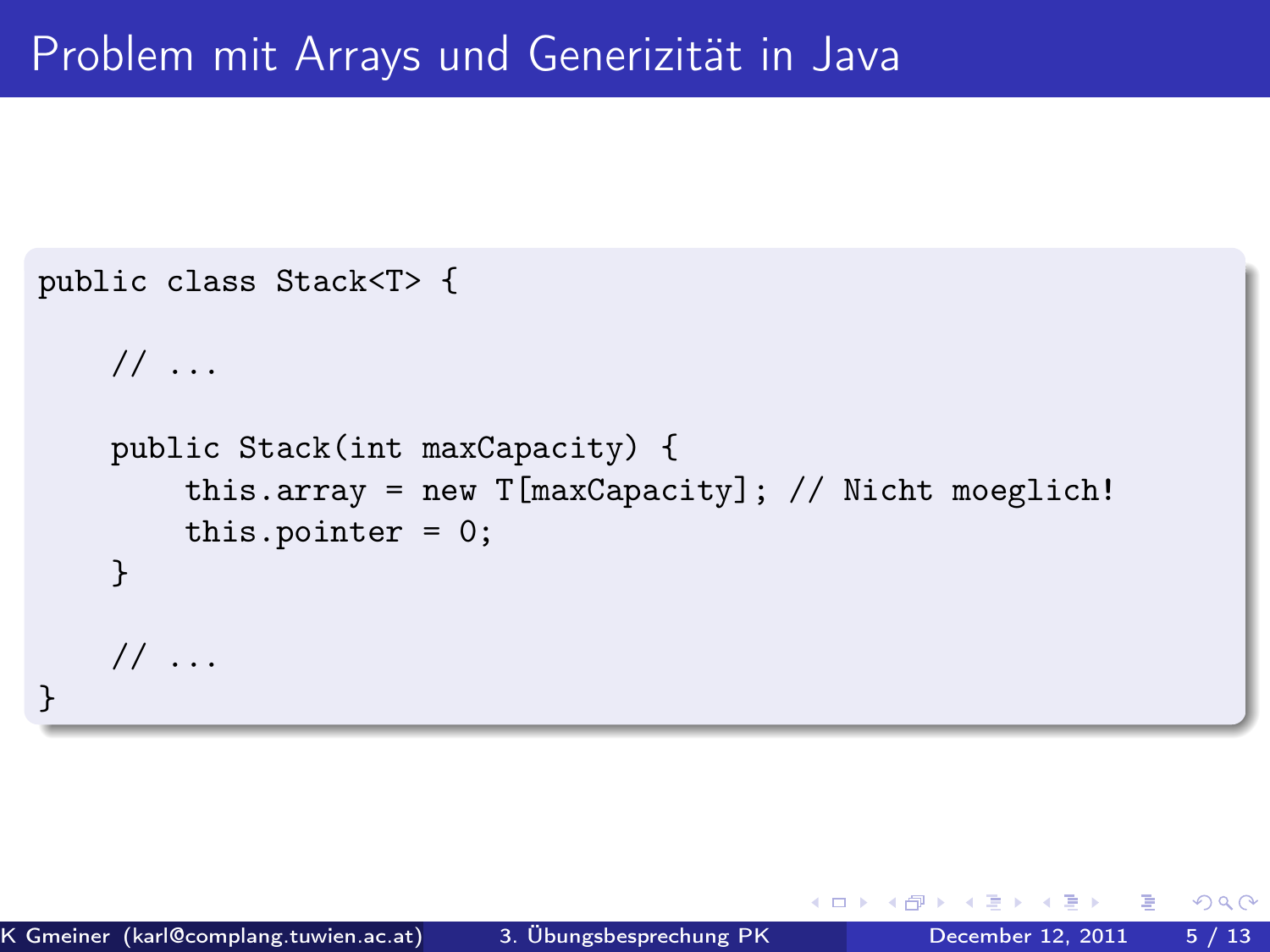#### Type erasure

- <T> wird beim Kompilieren gelöscht.
- **o** Stack<Integer> wird zur Klasse Stack
- Typinformation zu T steht zur Laufzeit nicht zur Verfügung.

## Nicht mögliche Operationen:

- $\bullet$  new  $T()$ :
- obj instanceof T
- new T[maxCapacity];

Möglicher Ersatz:

- **o** Object verwenden
- **Instanz von Class übergeben und Reflection verwenden.**
- Auf ArrayList zurückgreifen

4 **D** F ⊣●●  $\Omega$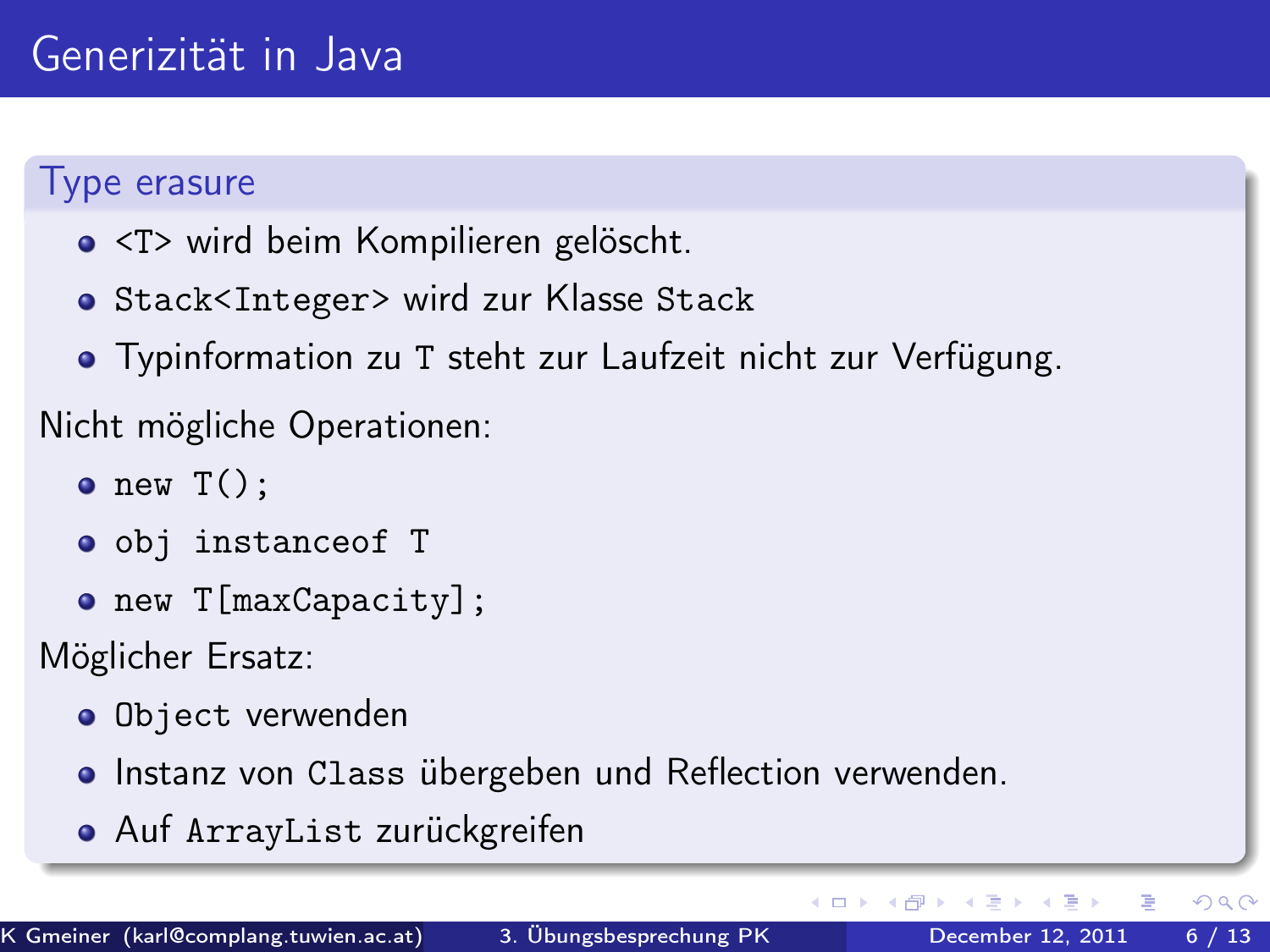# Stack mit generischem Container (ArrayList)

```
public class Stack {
    private ArrayList<Integer> array;
    private int pointer;
    public Stack(int maxCapacity) {
        this.array = new ArrayList<Integer>(maxCapacity);
        this.pointer = 0;
    }
    public int pop() {
        return array.get(--pointer);
    }
    public void push(int value) {
        array.set(pointer++, value);
    }
}
```
 $\blacksquare$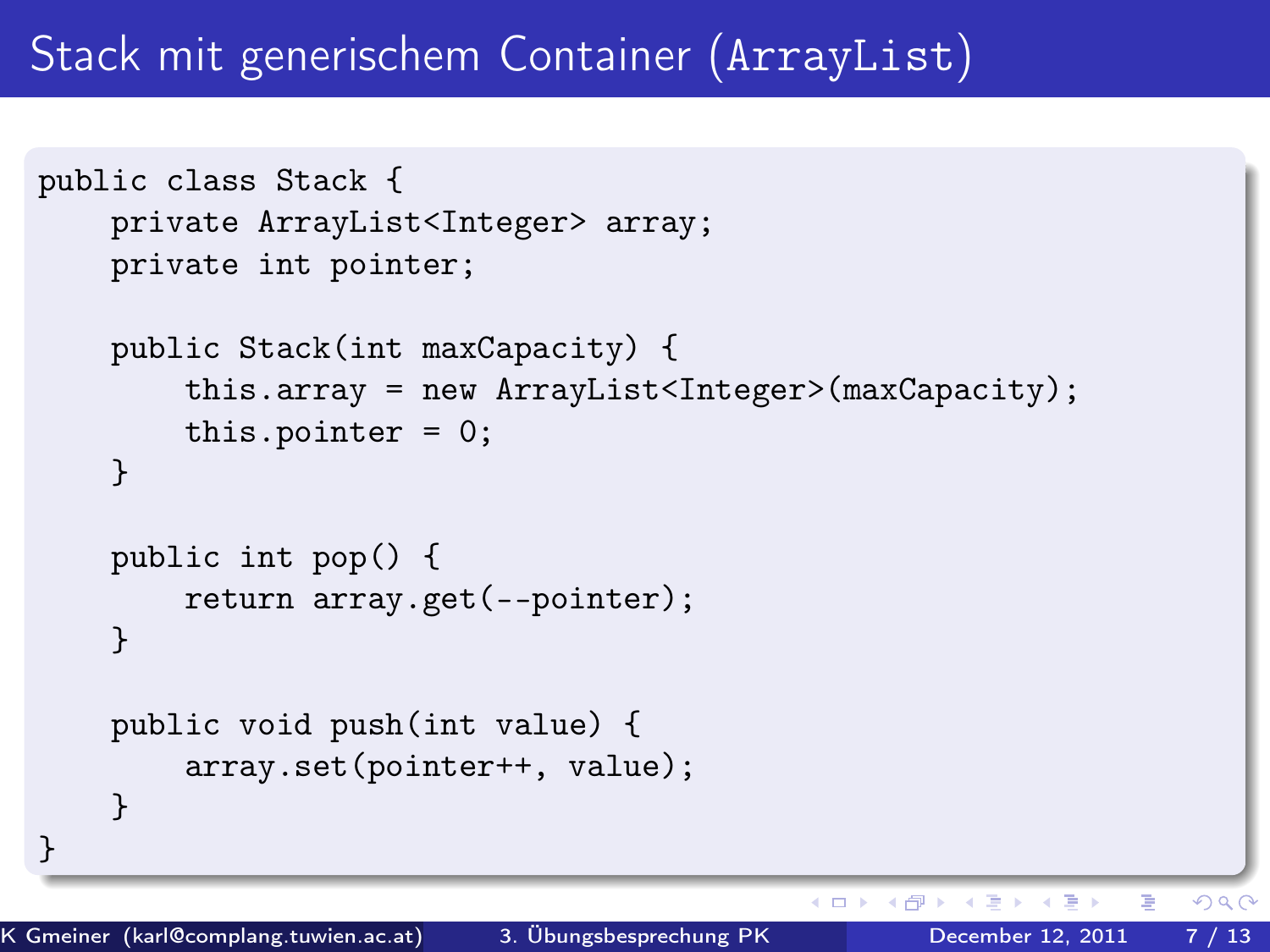## Exkurs: Iterator auf verkettete Listen

```
public class List<T> {
  private ListNode head;
   public List() { head = null; }
   public void add(T value) { head = new ListNode(value, head); }
   private class ListNode {
       private T value;
       private ListNode next;
       ListNode(int initValue, ListNode initNext) {
           this.value = initValue; this.next = initNext;
       }
       T getValue() { return value; }
       ListNode getNext() { return next; }
  }
```
}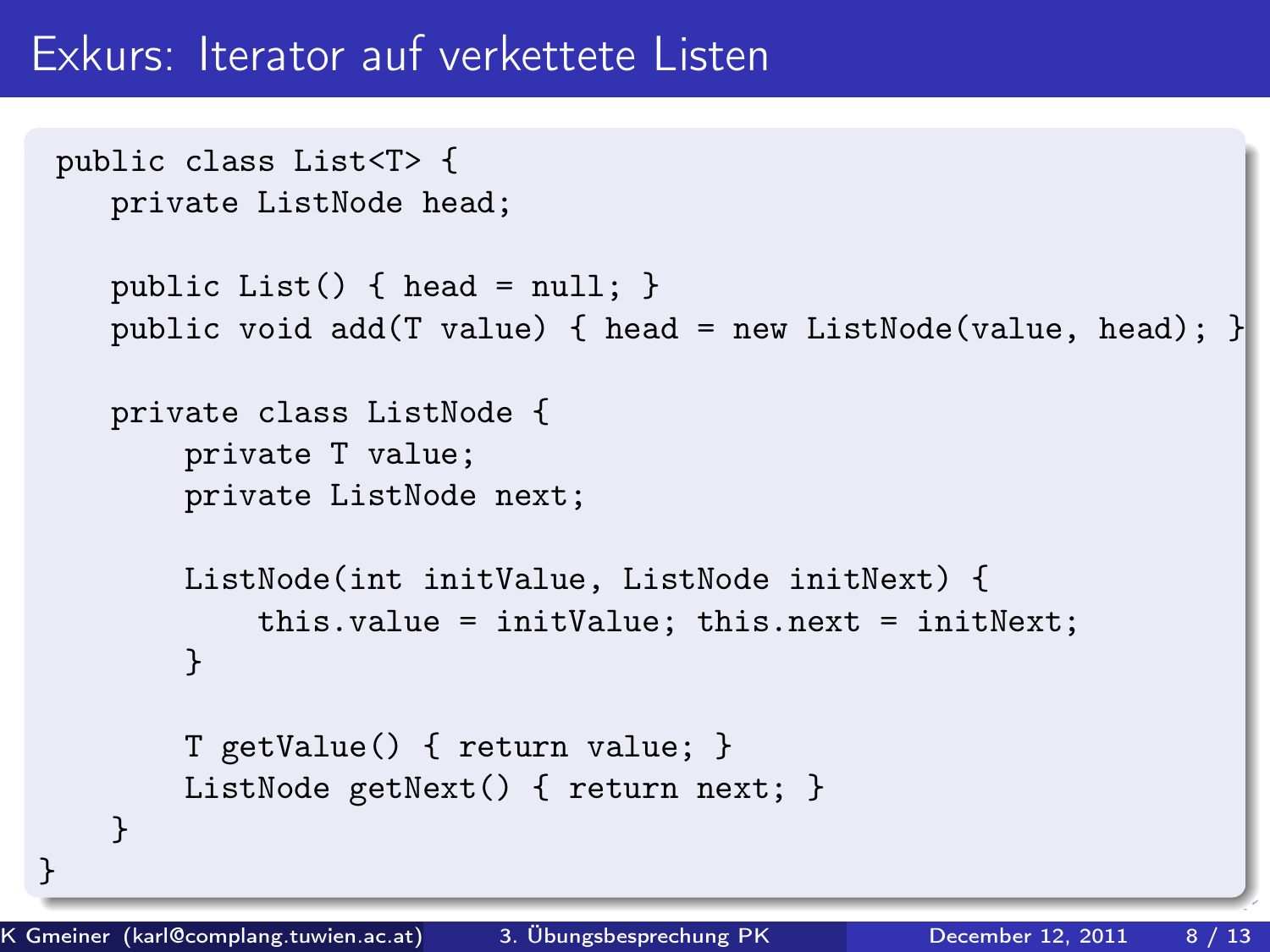## Exkurs: Iterator auf verkettete Listen (2)

public class List<T> implements Iterable<T> {

```
public Iterator<T> iterator() { return new ListIterator(); }
```

```
private class ListIterator implements Iterator<T> {
   ListNode current = head;
```

```
public boolean hasNext() {
   return current != null;
```

```
}
```
}

```
public T next() {
        ListNode last = current;
        current = current.getNext(); // Naechstes Element
        return last.getValue();
    }
} // remove fehlt!
```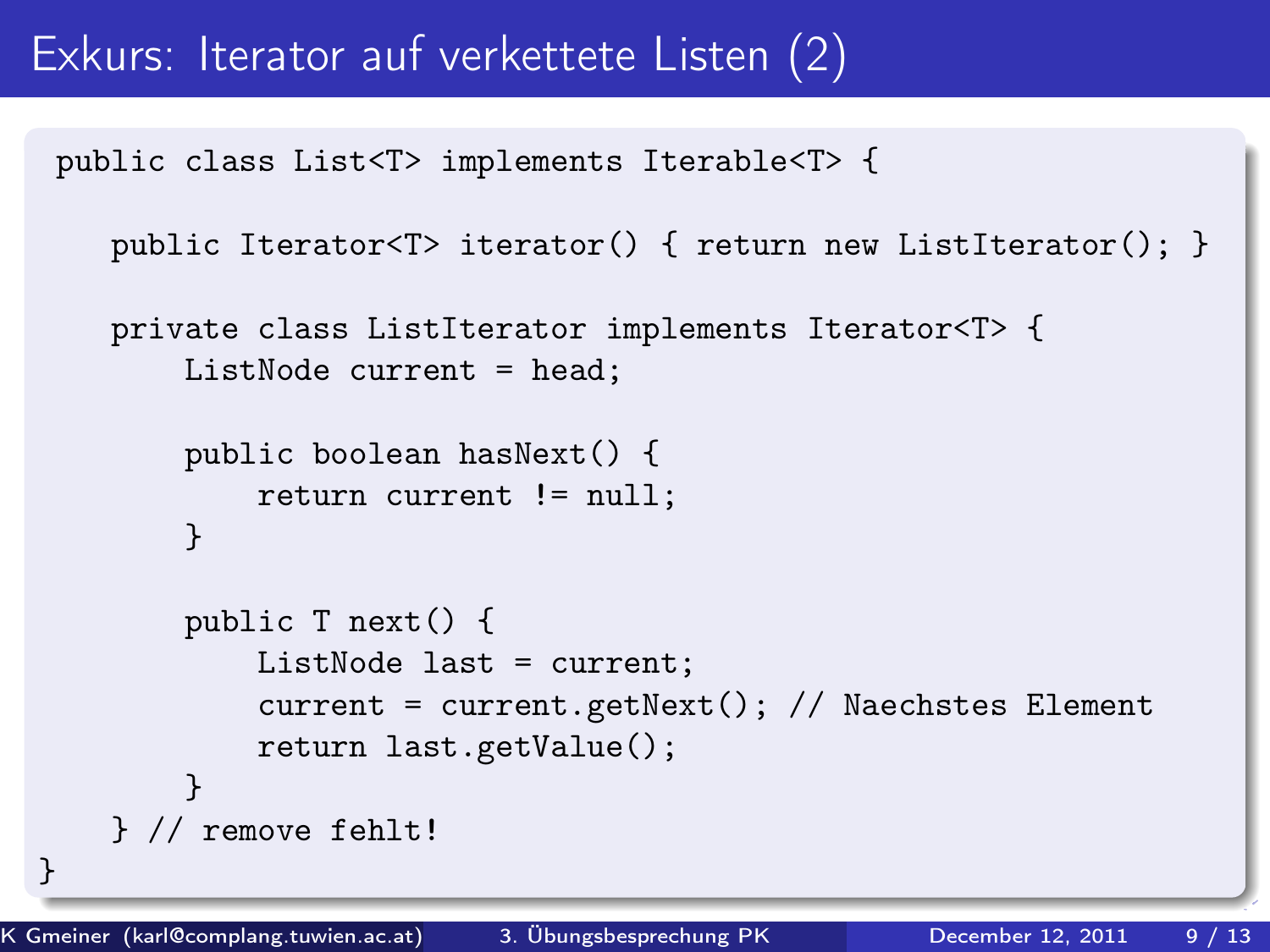```
Generische Methoden
Methoden mit Typ-Parameter:
```

```
public class GenMethod {
   public static <T> T get(boolean first, T t0, T t1) {
        if(first) return t0;
        else return t1;
    }
   public static void main(String...args) {
        Object o = get(true, "hello", 4); // Type-Inferenz// oder GenMethod.<Object> get(true, "hello", 4);
   }
}
```
 $\Omega$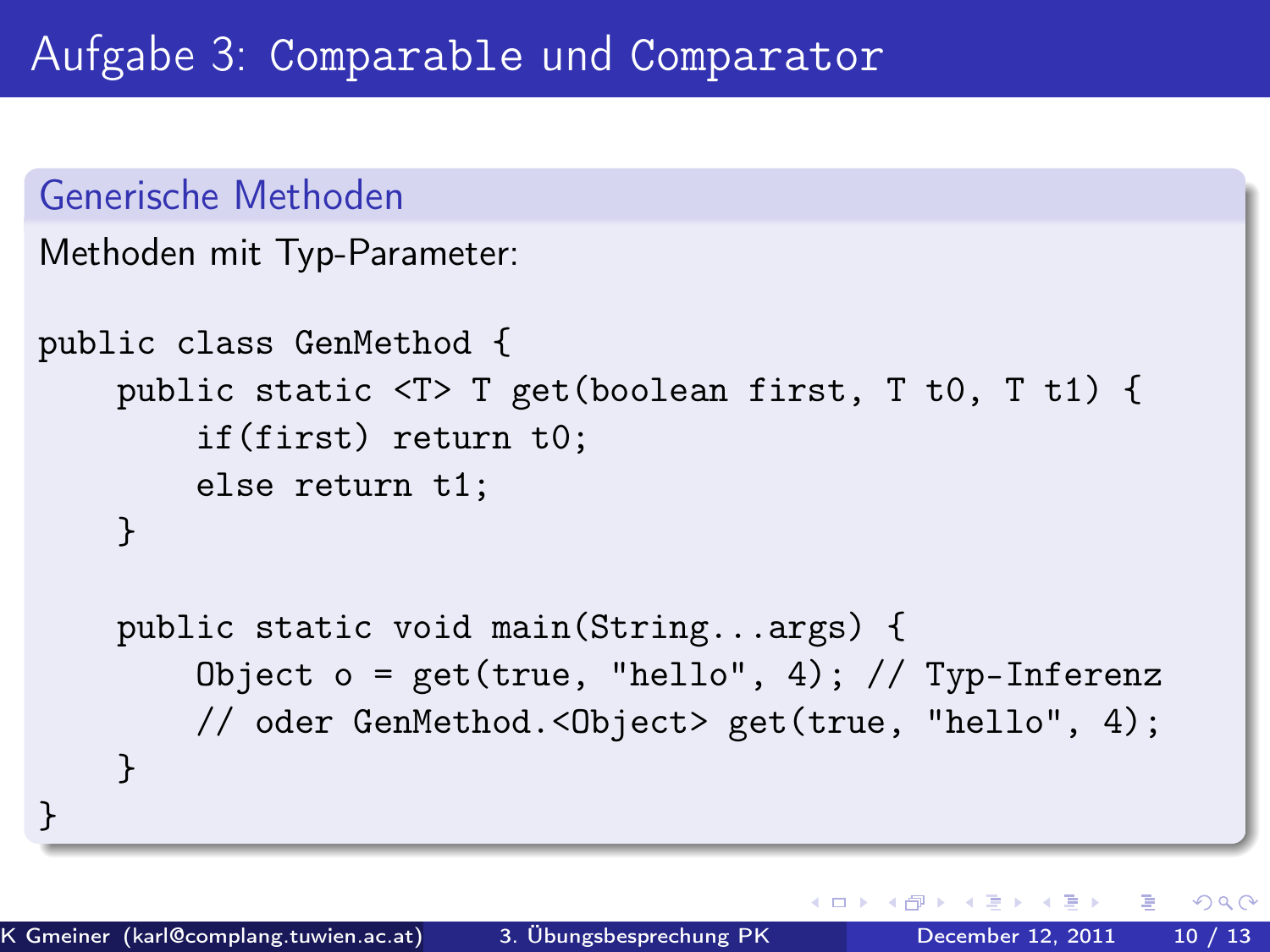#### <T extends Comparable<? super T>>

- T implementiert das Interface Comparable<? super T>>
- Typ T kann mit Objekten vom Typ T (oder einem Obertyp von T) verglichen werden.
- Lösung: class IntNumber implements Comparable<IntNumber>.

## Methode compareTo(IntNumber o) **•** Rückgabewert ist int a.compareTo(b) < 0: a ist kleiner als  $b, a < b$ . a.compareTo(b) > 0: a ist größer als  $b, a > b$ . a.compareTo(b) == 0: a ist gleich b,  $a == b(*)$ (\*) Für alle c: a.compareTo(c) \* b.compareTo(c) > 0

 $\Omega$ 

( □ ) ( <sub>○</sub> )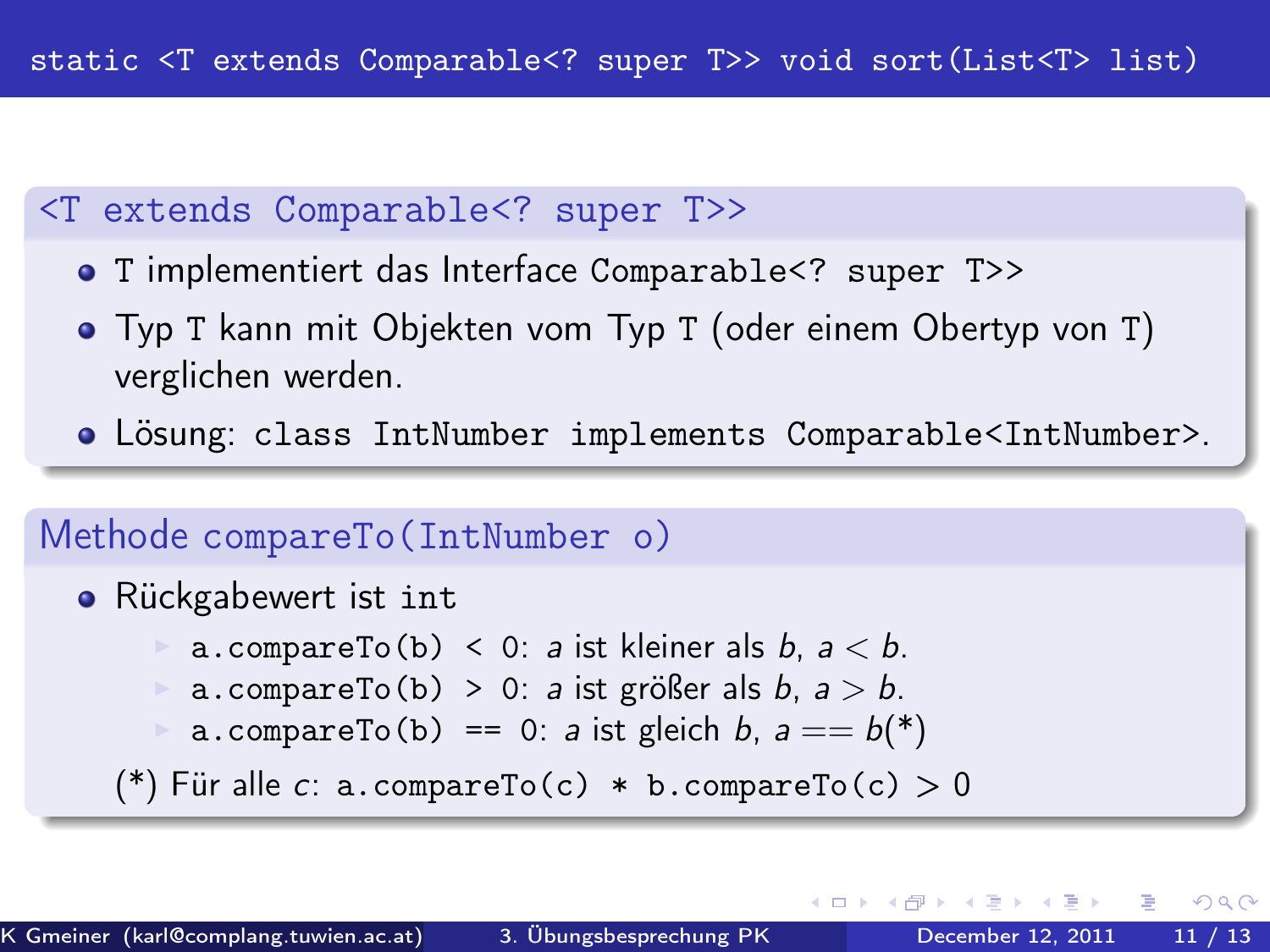#### Comparator<? super T> c

- Objekt c implementiert Comparator für T oder einen Obertyp von T (Methode compare(T a, T b)).
- Sinnvoll, wenn T nicht Comparable<T> implementiert, oder
- wenn in einer anderen Reihenfolge als von compareTo vorgegeben sortiert werden soll.

 $\Omega$